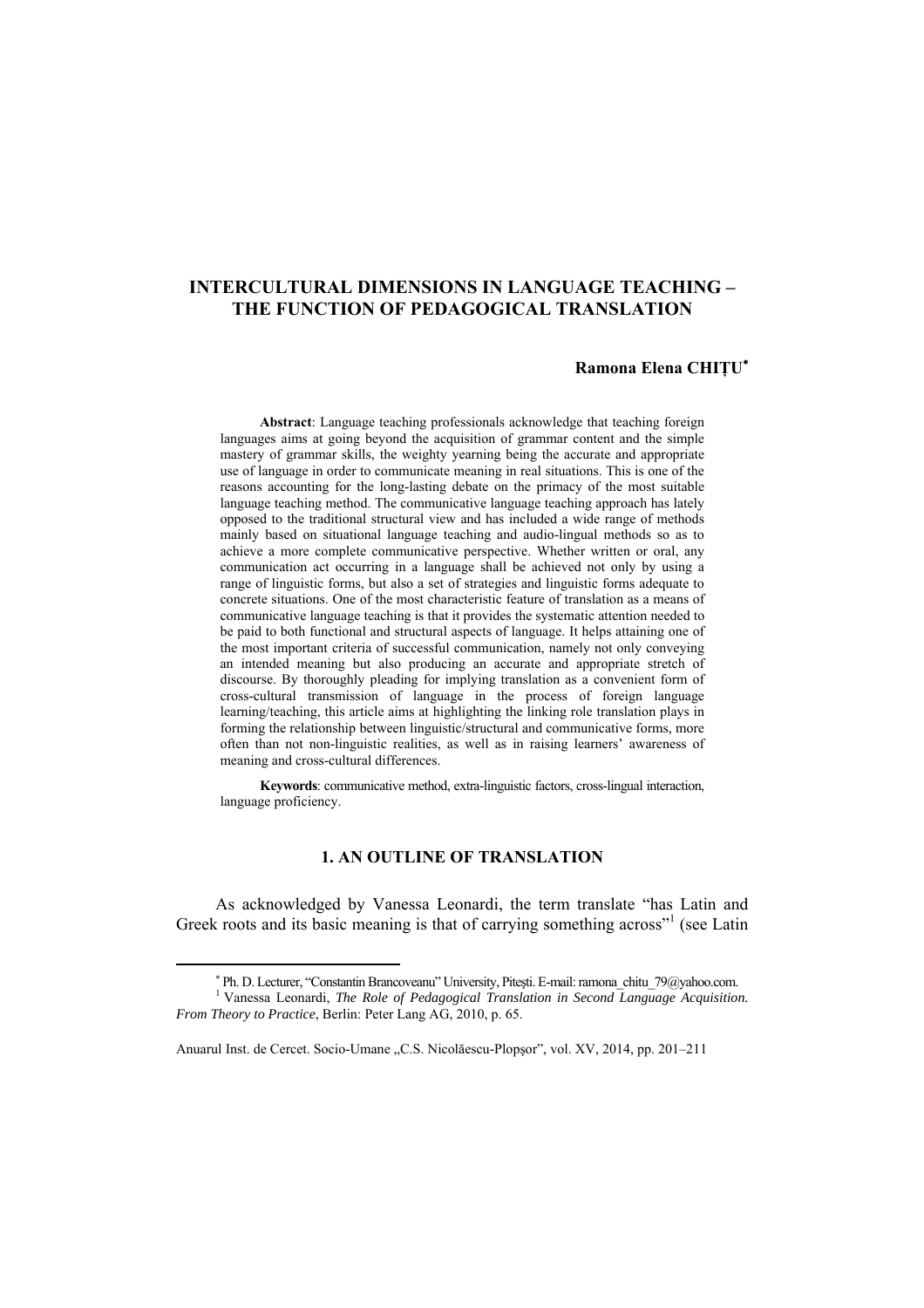*transferre* and Greek *metapherein*). At various periods of human culture (mainly European and American culture) certain types of approaching translation have emerged, hence determining a kind of variation in the role and function of translation. A diachronic study of translation would naturally begin with Cicero. Either literal expounding or free adaptation, translation started to be practiced as early as the Roman times, when its main functions were to be identified in training grammar and rhetoric, translation itself being hypothetically claimed to be a Roman invention.<sup>2</sup> The essential heritage left to be further explored by later translators mainly consists in *De optimo genere oratorum* (Cicero), *Ars poetica* (Horace) and *Letter to Pammachius* (St Jerome), with the translation theories and statements emerging directly from the practical work of translating.

According to T. R. Steiner's periodization*,* the second stage runs up to the forties of the 20<sup>th</sup> century. Both in the Middle Ages and early Renaissance, translation continued to be performed in the tradition of textual interpretation and commentary, its main purpose being didactic, "with the moralisation overriding other considerations"3 , as shown in such treaties as *La manière de bien traduire d'une langue en autre* (1540) by Etienne Dolet and *Ars poetique* (1555) by Jacques Peletier. In the medieval educational system, translation was an important component, seen as a means of improving the oratorical style and as a written exercise.

Due to the inventions of printing techniques, significant changes were to be brought to the role and function of translation, as well as to the volume of such undertakings. Among the several attempts made to develop a vocabulary and methodology in approaching translation, Susan Bannett<sup>4</sup> outlined the five principles the French humanist Etienne Dolet suggested for the translator, namely:

- $\triangleright$  fully understand the sense and meaning of the original;
- $\triangleright$  have a perfect knowledge of both languages;
- ¾ avoid word-for-word rendering (see also Cicero and Horace);
- $\triangleright$  seize commonly used forms of speech;
- $\triangleright$  produce the correct tone by appropriate words choice and order.

Hence, translation started to be approached within attempts of developing a vocabulary and a certain methodology. This focus on the interpretative approach (inherited by Chapman and his contemporaries) "directed attention to the meanings – to the words which ought, as either representatives or explanations, to stand for the words of the original"<sup>5</sup>. In the  $17<sup>th</sup>$  century (the Bible's versions) translation was mainly used as a tool in the fight against dogmatic and political disputes.

The following period is to be correlated with the introduction of structural linguistics and communication study while since the 1960s onwards, the act of

<sup>&</sup>lt;sup>2</sup> Susan Bannatt *Translation* Study <sup>2</sup> Susan Bannett, *Translation Studies*, 3<sup>rd</sup> edition, London and New York: Routledge, 1988, p. 48.<br><sup>3</sup> T.P. Steiner, *English Translation Theory 1650, 1800*, Natherlands: Van Geraum, Assen, 1975, p. 7.

T.R. Steiner, *English Translation Theory 1650-1800*, Netherlands: Van Gorcum, Assen, 1975, p. 7. 4

 $4$  Susan Bannett, *op. cit.*, p. 61.

T.R.Steiner, *op. cit.*, p. 10.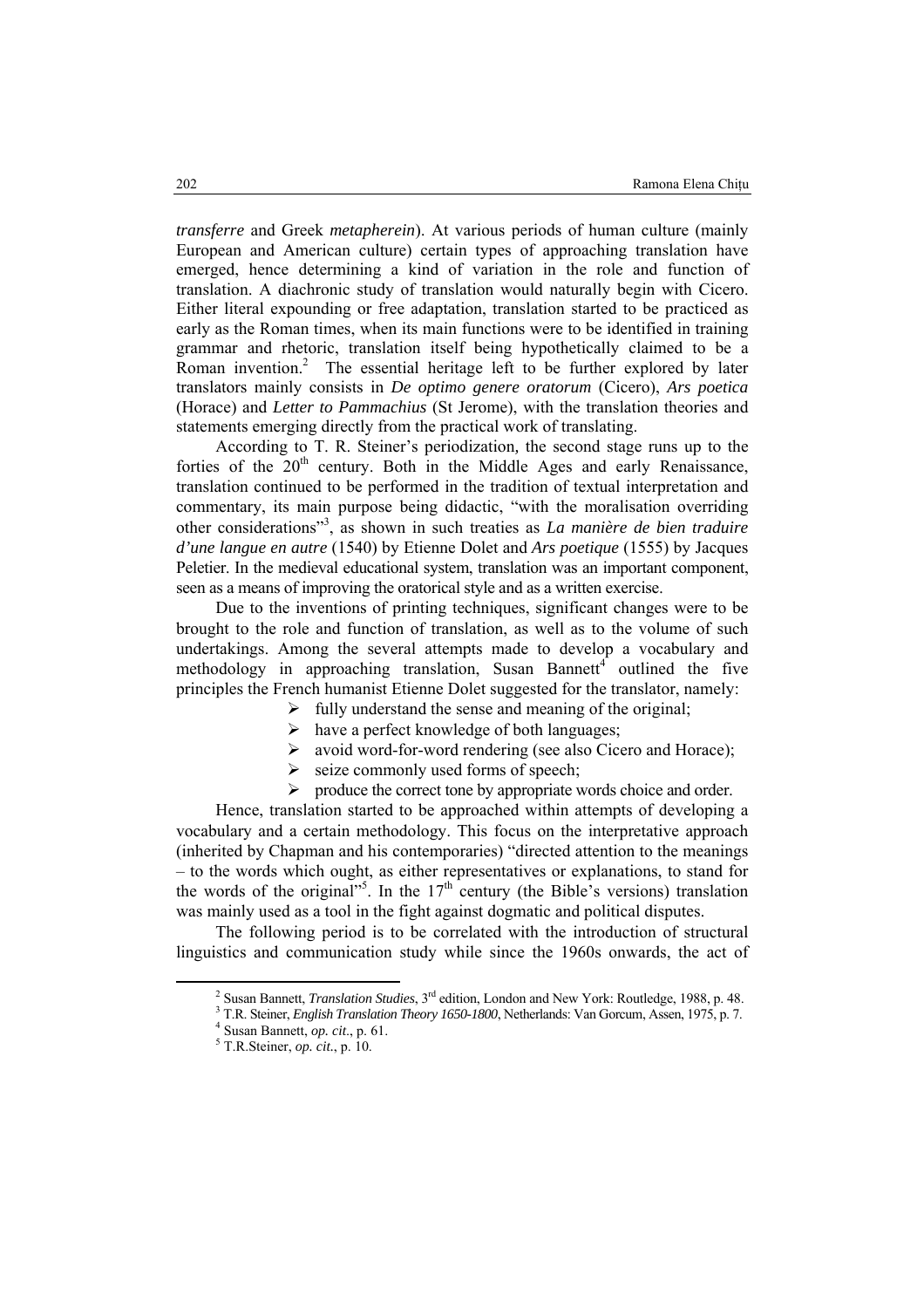translation has included philology, literature, formal rhetoric, poetics and the study of grammar<sup>6</sup>.

Although such a temporal periodization is impeded by a set of difficulties among which the dynamic character of culture itself, such undertakings allow for useful frameworks in better understanding the evolution of the concept, by clearly underlying the aspects prevailing at different times. As Susan Banett points it out, irrespective of the clear-cut divisions of periods "*the word for word* vs. *the sense for sense* lines can be seen emerging again and again with different degrees of emphasis in accordance with different concepts of language and communication"<sup>7</sup>.

# **2. TRANSLATION EMPLOYED FOR PEDAGOGICAL PURPOSES**

When employed for pedagogical reasons, translation becomes pedagogical, that is a useful tool meant to assist foreign language teaching and learning. Unlike real translation, pedagogical translation offers information about the language learners' level of language proficiency. Although recalling of the much-debated Grammar Translation method, the term pedagogical translation is completely different in purpose and approach on condition extra-linguistic factors, such as culture, are taken into consideration. Quoting authors like Vanessa Leonardi, "Translation exercises can serve a variety of purposes ranging from linguistic problems to more cultural, semantic and pragmatic concerns. Furthermore, translation can help learners enhance their analytical and problem-solving skills which are essential in everyday life as well as in most working fields"<sup>8</sup>. So, pedagogical translation should not be correlated either with the Grammar Translation method or, even less, with the activity designed only for training translators as future professionals.

In the early  $19<sup>th</sup>$  century, traditional methods used in teaching/learning a second language started to be improved to the point of their complete replacement nowadays. Practised over several decades with so much expected success in achieving the aimed target, the Grammar Translation method was designed to emphasize the role of translation techniques in understanding and using grammar better by creating meaning. On its turn, the Grammar-Translation Method was a modified version of the ancient Scholastic Method, which was traditionally used to study the written form of the classical languages through a thorough lexical and grammatical analysis of classic texts. This method involved, as a natural component of language learning, producing translations of parts of the original text. The main focus of such a method was on deductively learning both grammar

 $\frac{6}{6}$  George Steiner After Pahel I. <sup>6</sup> George Steiner, *After Babel*, London: Oxford University Press, 1975, p. 236 ff. 7 Susen Bannett, an  $50$ 

 $\frac{7}{1}$  Susan Bannett, *op. cit.*, p. 50

Vanessa Leonardi, *op. cit.*, pp. 81-82.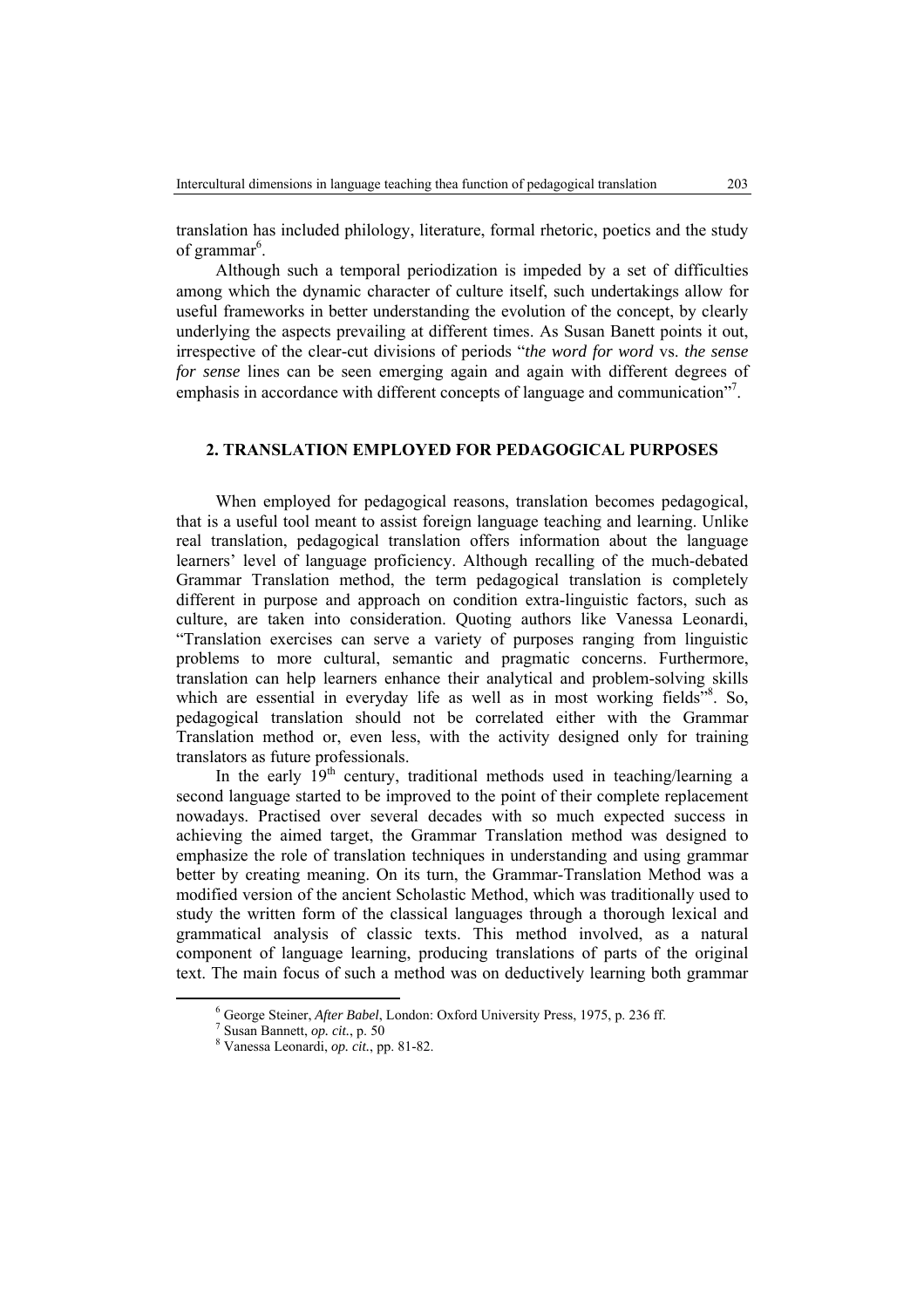and vocabulary. Without including listening and speaking activities, the Grammar Translation method often ran the risk of inducing the conclusion that the word for word/phrase for phrase translation is appropriate between languages.

Towards the end of the 19<sup>th</sup> century, the Direct Method, "challenged the value of translation and the efficiency of formal grammar study", disfavouring translation for the benefit of interactions and placing listening prior to speaking.

By the middle of the  $20<sup>th</sup>$  century, second language was taught by means of the Audio-lingual Method. Much opposed by Chomsky's cognitive approach<sup>10</sup>, this method was based on behaviourism with much attention paid to surface structures of the language, mainly by exposure to available language input. Chomsky's theories occasioned the preferment of the Communicative Approach which focused on meaningful input in realistic situations. Under the Communicative Method, teaching explicit linguistic forms and the use of mother tongue are to be avoided. Still, considering the underlying reasons of most objections brought against, learners could not communicate successfully only by exposure to meaningful input alone. Recently, specialists in the field have evidence the need of including certain explicit guidelines in the communicative approach.

The way William Littlewood describes a most efficient communicator in foreign languages best fits our perception of the way translation activities assist foreign language learners/teachers: "the most efficient communicator in a foreign language is not always the person who is best at manipulating its structures; it is often the person who is most skilled at processing the complete situation involving himself and the hearer, taking account of what knowledge is already shared between them and selecting items which will communicate its message effectively"<sup>11</sup>.

According to many other well-known specialists, trainers are seen as the only responsible for their achievement of practicing the best method and translation is seen as a "legitimate pedagogical tool in foreign language teaching"<sup>12</sup>.

Duff summarizes succinctly: "Translation develops three qualities essential to all language learning: flexibility, accuracy, and clarity. It trains the learner to search (flexibility) for the most appropriate words (accuracy) to convey what is meant (clarity)"<sup>13</sup>

 <sup>9</sup> Harold Madsen, J Donald Bowen *et. al*., *TESOL Techniques and Procedures*, Cambridge, MA: Newbury House Publishers, 1985, p. 20. 10 Noam Chomsky, *Syntactic Structures*, Berlin: Mountan de Gruyter, 2002, p.87: "*To* 

*understand a sentence, then it is necessary to reconstruct its analysis on each linguistic level; and we can test the adequacy of a given set of abstract linguistic levels by asking whether or not grammar formulated in terms of these levels enables us to provide a satisfactory analysis of the notion of understanding*". 11 William Littlewood, *Communicative Language Teaching*, USA-New York: Cmabridge University

Press, 1981, page 4. 12 Tim Bowen, Jonathan M. Marks, *Inside Translation*, Oxford: Heinemann, 1994, p. 93. 13 Alan Duff, *Translation*, Oxford: Oxford University Press, 1989, p. 7.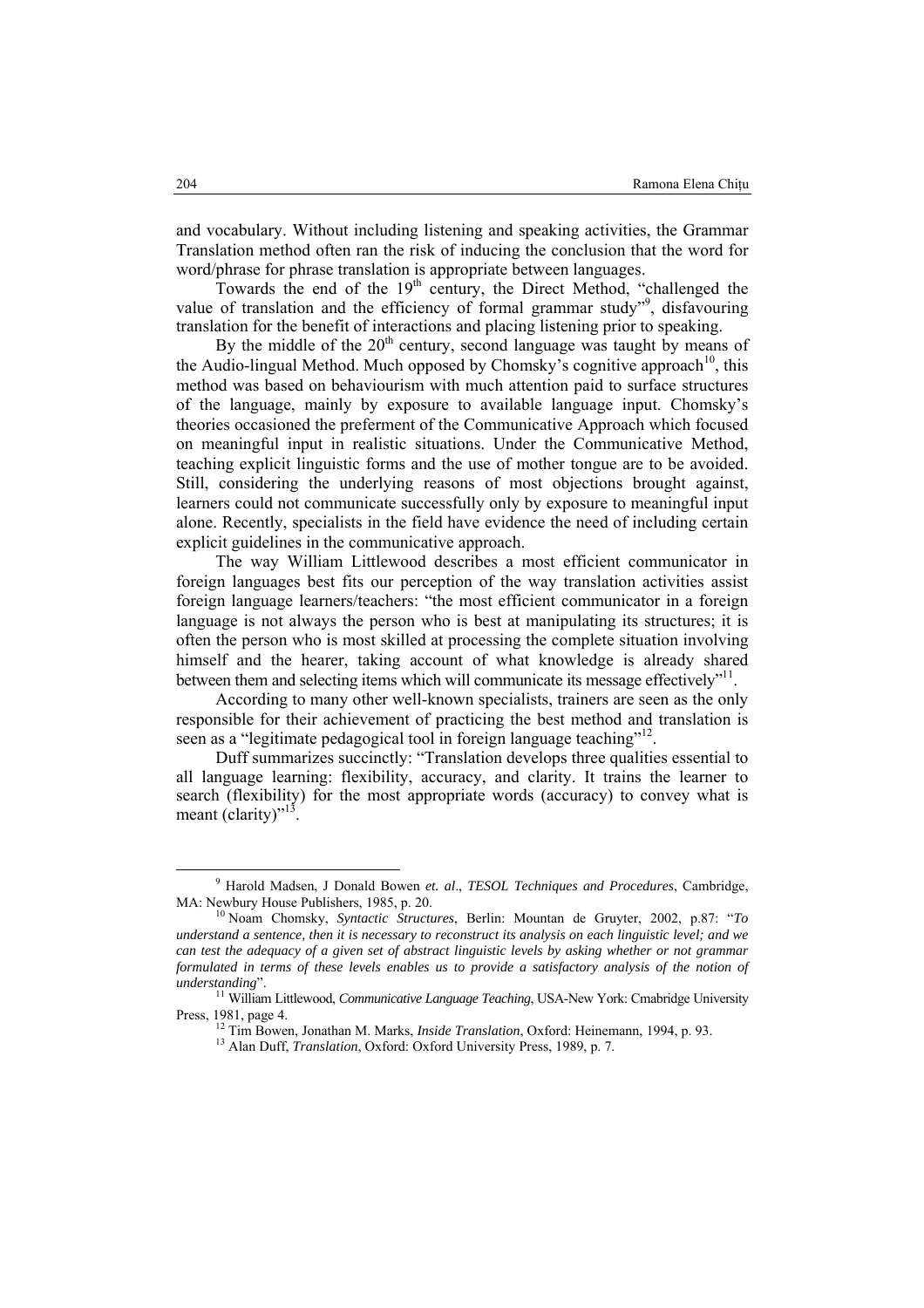Many were those who pleaded for the need of grammar teaching along with the communicative task. Interpreted in structural linguistic terms, where grammar consists in morphology and syntax, without much appeal to meaning itself, grammatical structures may seem meaningless and out of the context. By practicing grammar through translation instances we can achieve the long-term challenge of understanding when to use such structures, that is, grasping the favourable discourse contexts, since the attainment of grammatical structures would be incomplete without the comprehension of their function. As Fred Eckman suggests, there are three dimensions which should not be overlooked in building discourse utterances: form, meaning and function of language. Grammar consists of arbitrary rules but its organization does not necessarily involve an arbitrary process and one of the solutions suggested by the above-mentioned author is looking at language from a discourse perspective, which allows seeing why the rules are the way they are. Due to the systematicity and order of language learners are accustomed to in their native language, they often use "certain forms erroneously by target speakers standards but consistently as a response to certain extra linguistic factors such as task demands"<sup>14</sup>. All in all, translation includes both traditional synthetic grammar teaching and the analytic approach by context using.

With much emphasis on the bilingual and cross-lingual interaction, translation supports the shift from the monolingual perspective to the understanding of the nature of native competence. Here are the three wellappreciated methods suggested by Guy Cook in support of language interaction<sup>15</sup>:

| Method                               | <b>Advantages</b>                                    |
|--------------------------------------|------------------------------------------------------|
| Close translation                    | It helps to transmit ideas as faithfully as possible |
| Word for word translation            | It helps emphasizing the difference and similarities |
|                                      | between common utterances in the two languages       |
| Round the class translation building | Attention shifted to forms during communication      |

Another reason for introducing translation into language teaching classes is that it prevents using the learned structures only one at a time, as language acquisition is a matter of accumulating structural items, far from being uniformly and constantly used. In this way, translation provides the acquisition of structures interdependently, without omissions and time wasted for backsliding<sup>16</sup>.

Moreover, the shift towards communicative perspective has allowed learners express their own meanings, while paying less attention to errors in favour of creating opportunities to use language authentically and spontaneously. At this point, translation provides an explicit focus on the language itself and on forms.

The purpose of translation during languages classes is to help learners develop their knowledge of the second language being taught. A cognitively

<sup>&</sup>lt;sup>14</sup> Fred Ecknen, *Techniques and Principles in Language Teaching*, Oxford: Oxford University Press, 2000, pp. 133-134. 15 Guy Cook, *Translation in Language Teaching*, Oxford: Oxford University Press, 2010, p. 127. 16 William Rutherford, *Second Language Grammar Learning and Teaching*, London: Longman,

<sup>1987,</sup> p. 4.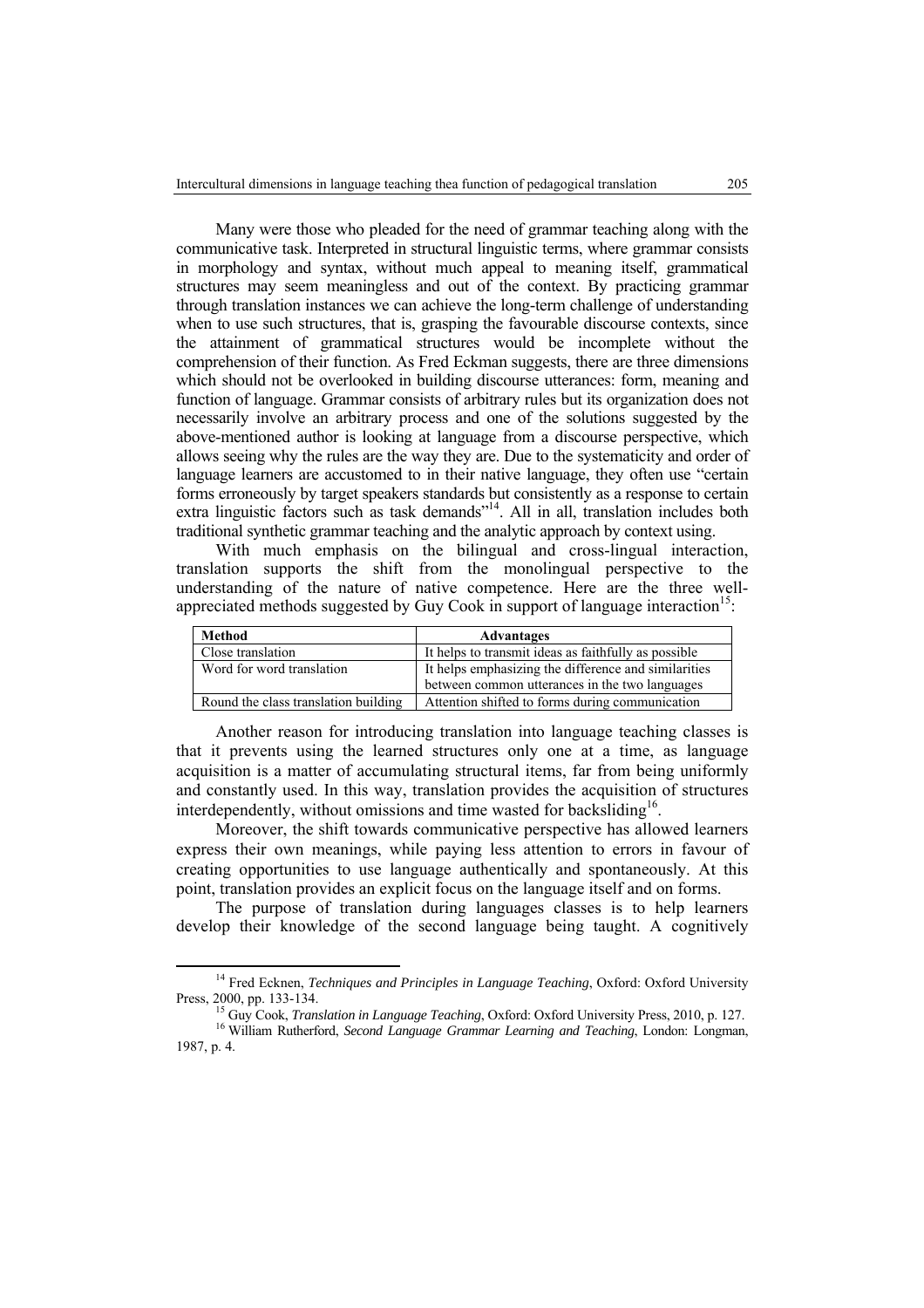demanding process, translation is more appropriate for adult learners but still applied at all levels and ages, if properly designed and structures. Moreover, translation activities would rather be integrated with other existing language learning/teaching practices. While attempting to provide a framework with the main stages to be used for ensuring a successful translation process, we daresay there are three kinds of activities preceding, accompanying and following translation itself, that is making up what actually constitutes pedagogical translation.

- $\checkmark$  Pre-translation activities whose main purpose is to revise grammar and vocabulary practical skills;
- $\checkmark$  Translation activities usually used for consolidation;
- $\checkmark$  Post-translation activities including such activities as rewording, reading or writing again, revision.

Within the larger purpose of integrating certain skills in order to activate schemata, pre-translation activities may consist in: discussions initiated over the topics of the day, eliciting some key words from the text to be translated, asking learners to look for equivalents, comparing results with the class.

Also considering the very same division between the three types of activities related with translation, Vanessa Leonardi devised a useful framework, as shown  $helow<sup>.17</sup>$ 

| Pre-<br>translation<br>activities | Adequate<br>introduction<br>of the new<br>vocabulary<br>Revision and<br>consolidation<br>of existing<br>vocabulary | <b>Translation</b><br>activities | Reading/speaking<br>and listening and<br>finally writing<br>activities<br>Literal translation | Post-<br>translation<br>activities | Generating<br>commentaries<br>over the achieved<br>translation<br>Free discussions<br>about further<br>related topics<br>for improving<br>intercultural<br>competence |
|-----------------------------------|--------------------------------------------------------------------------------------------------------------------|----------------------------------|-----------------------------------------------------------------------------------------------|------------------------------------|-----------------------------------------------------------------------------------------------------------------------------------------------------------------------|
|                                   | Providing<br>appropriate                                                                                           |                                  | Summary<br>translation                                                                        |                                    | <b>Bilingual</b><br>glossary                                                                                                                                          |
|                                   | guidelines for<br>words choice                                                                                     |                                  |                                                                                               |                                    | creation                                                                                                                                                              |
|                                   |                                                                                                                    |                                  | Parallel texts                                                                                |                                    |                                                                                                                                                                       |
|                                   |                                                                                                                    |                                  | Grammar                                                                                       |                                    |                                                                                                                                                                       |
|                                   |                                                                                                                    |                                  | explanations                                                                                  |                                    |                                                                                                                                                                       |
|                                   |                                                                                                                    |                                  | Bridge the gap                                                                                |                                    |                                                                                                                                                                       |
|                                   |                                                                                                                    |                                  | between the two                                                                               |                                    |                                                                                                                                                                       |
|                                   |                                                                                                                    |                                  | cultures<br>Intercultural                                                                     |                                    |                                                                                                                                                                       |
|                                   |                                                                                                                    |                                  | awareness                                                                                     |                                    |                                                                                                                                                                       |
|                                   |                                                                                                                    |                                  | development                                                                                   |                                    |                                                                                                                                                                       |

Pedagogical translation framework, adapted from V. Leonardi, The Role of Pedagogical Translation in Second Language Acquisition. From Theory to Practice, 2010, p. 88.

All translation activities should mainly focus on raising awareness of the context and cultural register. For better achieving this final goal, it is recommended

 17 Vanessa Leonardi*, op. cit*., p. 87.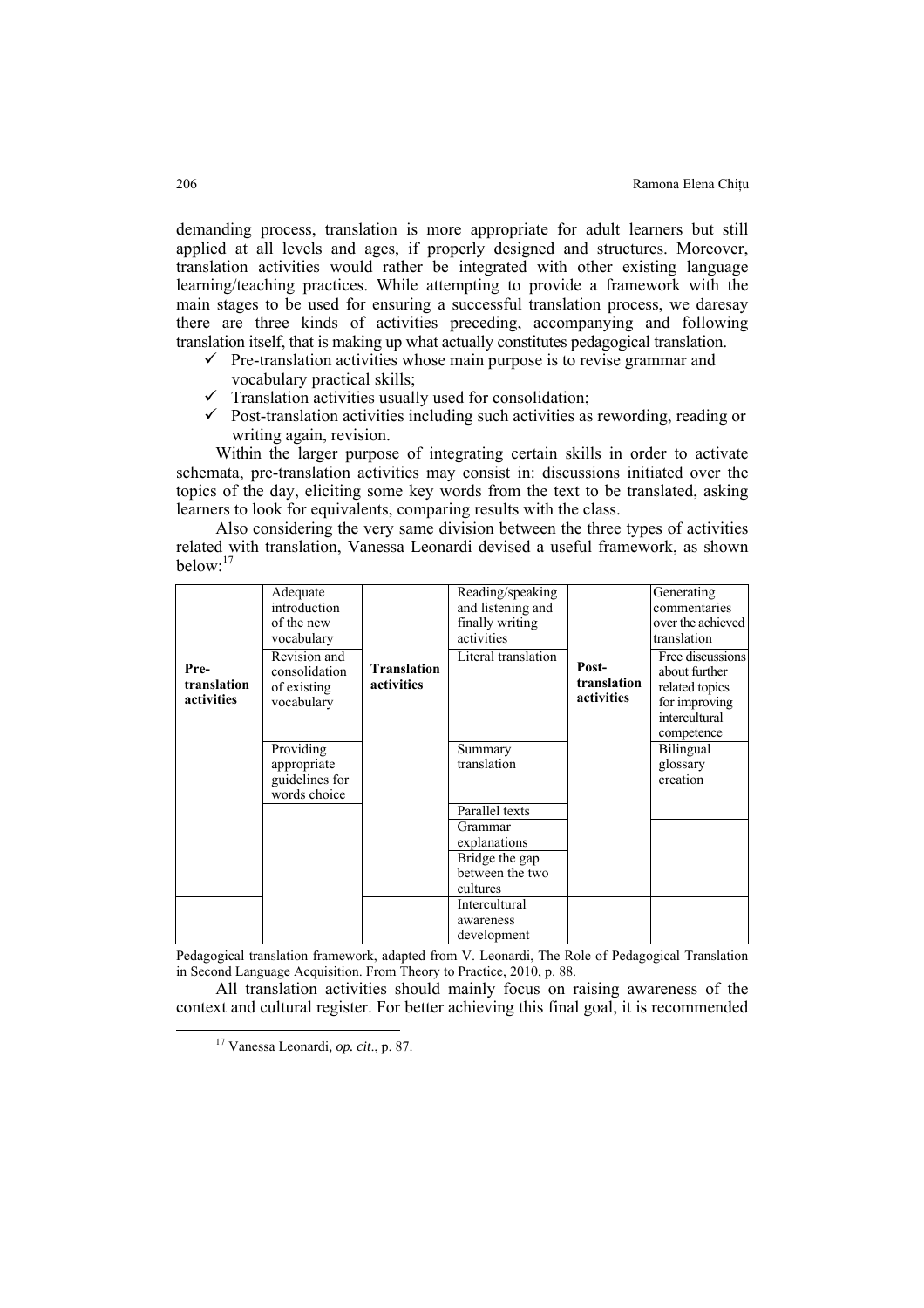to have translation done in groups for allowing them to compare, discuss and make necessary changes over their pieces of work. Trough post-translation activities learners' awareness of how translation is an intercultural phenomenon is at stake, that is why favourable activities would be comparisons and discussions over the differences occurring in their translations or even better, over the causes determining them. It is to be noted that radical departures from the original text such as updates, summaries, paraphrases, and popularisations in the target culture are to be avoided.

In the currently practiced post-communicative approach, translation as a teaching method has the following strengths:

- Learners are encouraged to focus not only on meaning, but also on the form of the text;
- As a working-on-text method, pedagogical translation favours discussions on linguistic and non-linguistic forms;
- It offers the unique opportunity of exploring the dimensions of both languages;
- It helps developing both skills and style of written expression beyond standard communication;
- It helps developing sensitivity to the meaning which is entirely culture-specific;
- $*$  It ensures growth in language proficiency
- It enhances learners' awareness and their understanding of the culture and society as representing the foundation of language itself.

# **3. CONCLUSIONS ON THE NEED TO ACHIEVE CROSS-CULTURAL COMMUNICATION THROUGH TRANSLATION**

Taking into account the fact that foreign language teaching/learning should not overlook the permanent linkage existing between language conceptions and human identity, translation becomes an instructional means likely to both achieve humanistic educational endeavour and provide deeply effective communicative experience. We daresay that throughout the history of translation, most approaches have tended to focus more on the linguistic side and less on extra-linguistic factors. For instance, when looking up for a definition of the concept in the dictionary, we are likely to find rather simplistic ones, such as "the activity of changing spoken or written words into a different language"<sup>18</sup> or "the process of changing something that is either written or spoken into another language"19. Far from being only a

 18 Michael Rundell, *Macmillan English Dictionary for Advanced Leraners*, London: Macmillan Education, 2007, p. 1153. 19 \*\*\* *Oxford Advanced Learner's Dictionary*, London: Oxford University Press, 2003, p. 1382.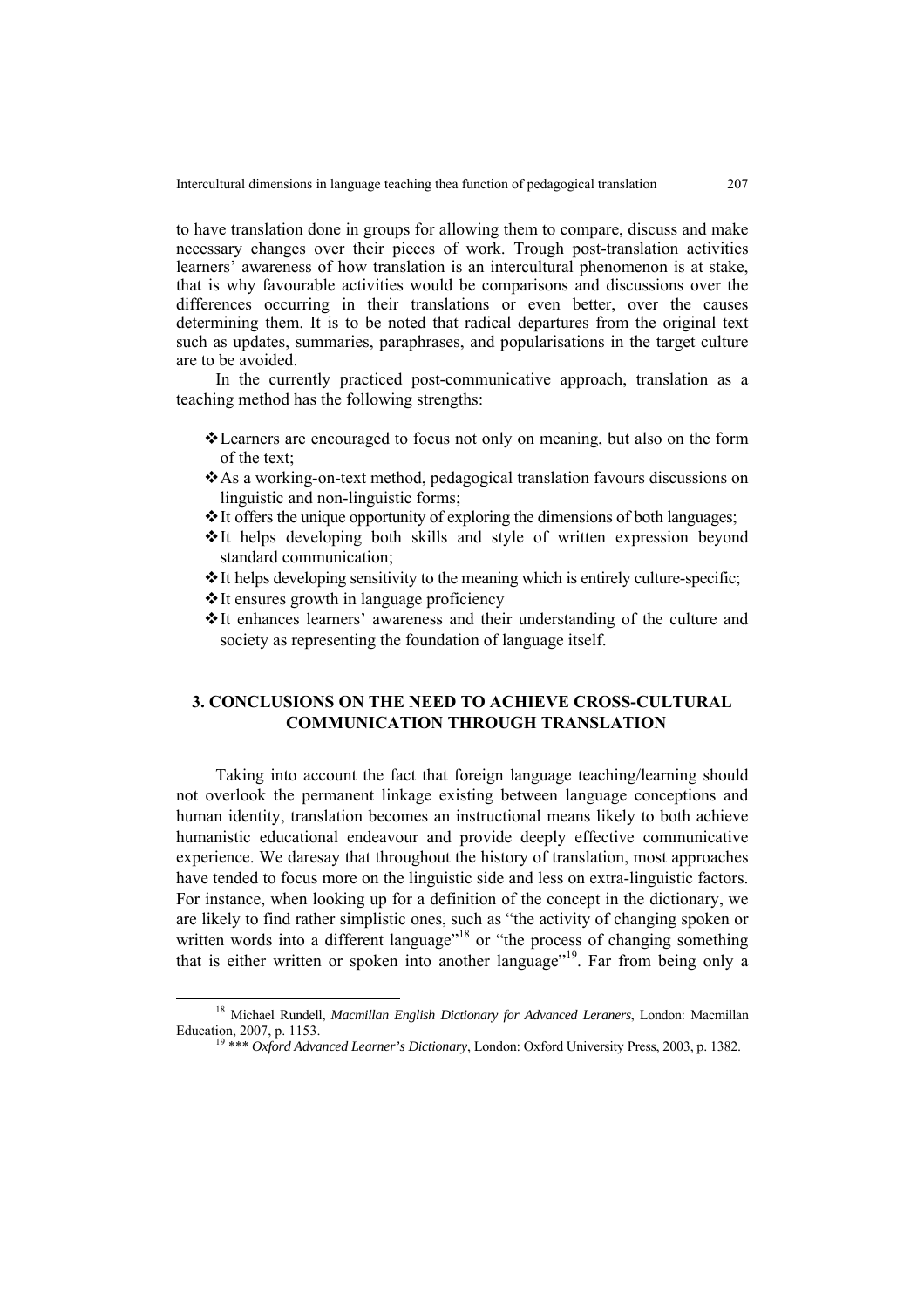linguistic act, translation operates as an act of communication across cultures. Language and culture can never be split apart and the cultural embedment of language into culture, which has to be part of any foreign language training, is best supported by translation. By transferring texts from one language into another, the meaning of linguistic items is to be understood while considered together with the cultural realities. While moved from one language to another, any communicative text will carry its cultural features along; hence the conversion of texts between languages is one act of cross-cultural communication entailing linguistic and cultural knowledge of both languages.

To conclude with, "both meaning and form will have to be analysed and assessed in order to decide what gets translated and how. Focus will be laid upon both linguistic and extra-linguistic features which, most of the time, are only superficially dealt with or completely ignored in reading activities"<sup>20</sup>.

At this point of our article, we considered it appropriate to use a quantitative method of research based on applying and interpreting the results of a survey by means of questionnaires to a sample of 20 students, whose language proficiency is satisfactory. Viewing the results of the students' assessment of translation as a language training tool, 50% of them considered it an appropriate method, while 25% expressed their mistrust in translation tasks and the other 25% doubted whether translation could provide any progress in language training:

**Question 1. How useful do you consider pedagogical translation in improving language proficiency?**



 20 Vanessa Leonardi, *op. cit*., p. 82.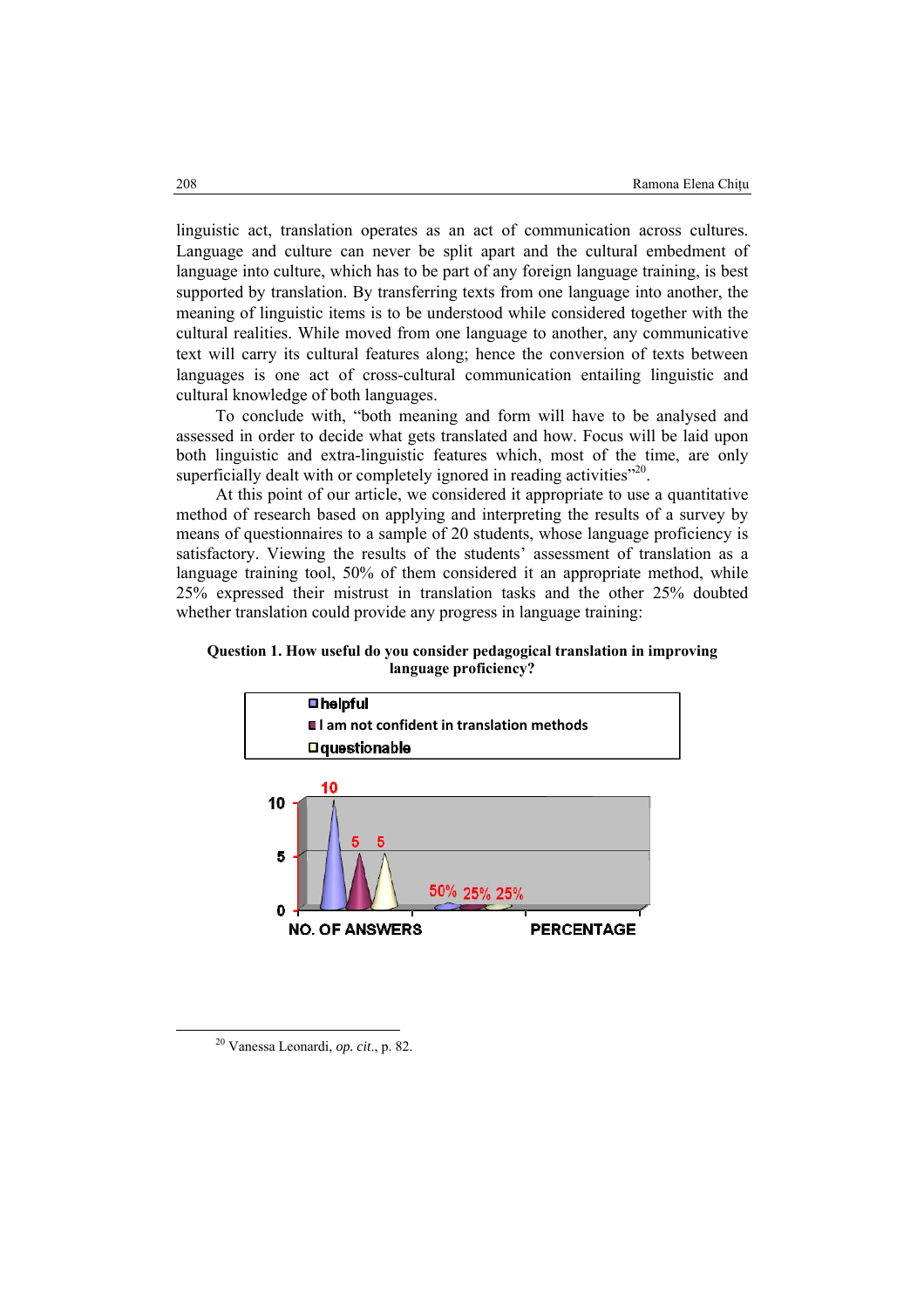So far the results show that half of the interviewed have a positive attitude about such attempts.

When asked about the effects they have become aware of when involved in translation activities, 40% of respondents thought about the culture gap, while 35% spoke about a faster progress and the remaining 25% chose the role translation is likely to play in improving both written and oral communication skills.

**Question 2: What are the effects of using translation to learn a foreign language (in our case English)?**



The question regarding students' assessment of translation role in their preparation for the language competence exam reveals an overall good appreciation on their part.

**Question 3**: **Has translation helped you get prepared for your final language exam?**

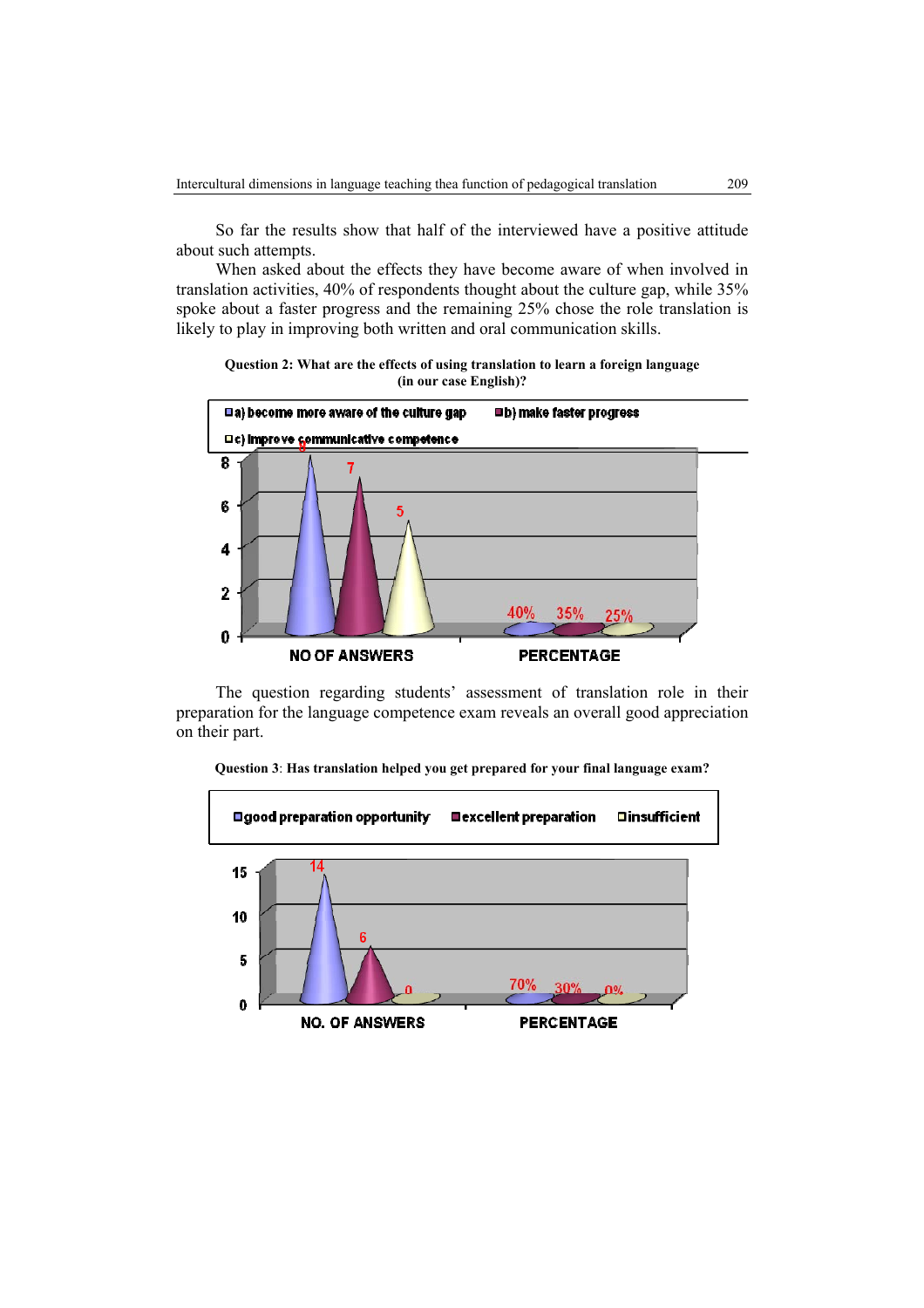When asked to decide whether translation activities should be excluded or not from language training classes, 12 respondents proved to be supporters of such activities while the remaining 8 gave a negative answer.



**Question 4. Should translation activities be used in the language classroom?** 

Eventually, all respondents admitted they enjoyed the translation activities provided to them.

A complex activity, pedagogical translation involves both linguistic and cognitive factors but above all communicative and cultural ones. When closely related to foreign language learning, translation used with teaching/learning purposes becomes more than necessary, rather unavoidable and naturallyoccurring. Only by reference to concepts derived from structural linguistics alone, translation activities would lose their complexity, well designed as both a cognitive and social activity<sup>21</sup>. To express it differently, besides its linguistic role, that of complying with both source and target language message and conventions, pedagogical translation is also a cultural activity, its role being that of mediating cultures as faithfully as possible. At the same time, translation occurs naturally, both in speech and writing, when faced with foreign words and phrases, that is, learners should be taught how to achieve an efficient rendering into the target language.

 21 Schäffner, C., *The Role of Discourse Analysis for Translation and Translator Training*, Clevedon-Buffalo-Toronto-Sydney: Multilingual Matters, 2002, p. 1.